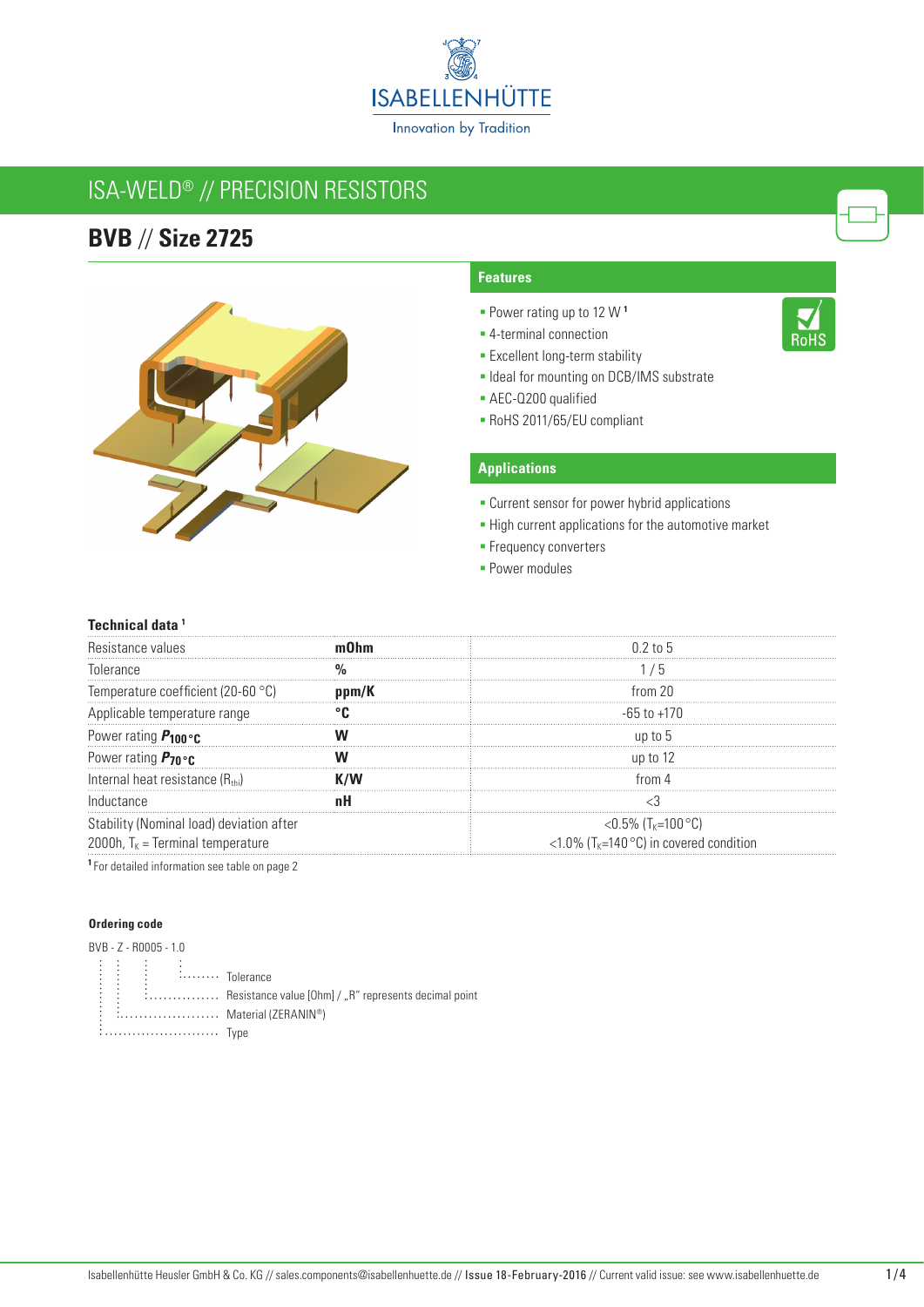# ISA-WELD® // Precision resistors

# **BVB** // **Size 2725**

| Recommended solder profile |  |  |
|----------------------------|--|--|
|----------------------------|--|--|

| Reflow-, IR-soldering |            |      |     |  |  |  |
|-----------------------|------------|------|-----|--|--|--|
| Temperature           |            |      | 255 |  |  |  |
| <b>Ime</b>            | <b>SAC</b> | peak |     |  |  |  |

#### **Tape and reel information**

| Specification    |      | DIN EN 60286-3 |
|------------------|------|----------------|
| Tape width       | mm   |                |
| Reel size        | inch |                |
| Parts per reel   | DCS  | 1400           |
| Packaging weight |      | 439            |



| <b>Type</b>       |       |    | Value $[m\Omega]$ $R_{\text{th}}$ [K/W] $TCR$ [ppm/K] | <b>P100 °C [W]</b> P70 °C [W] |    |
|-------------------|-------|----|-------------------------------------------------------|-------------------------------|----|
| BVB-Z-R0002       | .02   |    | $<$ 20                                                |                               | 12 |
| BVB-Z-R0005       | ់ ೧ 5 |    | $<$ 20                                                |                               | q  |
| <b>BVB-M-R001</b> | 1 N   | 15 | < 50                                                  |                               |    |
| BVB-I-R002        | ፡ 2 በ | 14 | < 50                                                  |                               |    |
| BVB-V-R002        | 2 O   | 17 | < 50                                                  |                               | հ  |
| BVB-I-R003        | 30    | 21 | < 50                                                  |                               | 5  |
| <b>BVB-I-R004</b> | 4 N   | 28 | < 50                                                  |                               |    |
| <b>BVB-I-R005</b> | 50    | 33 | <50                                                   |                               |    |

Material type I=ISAOHM®, M=MANGANIN®, Z=ZERANIN®, V=NOVENTIN®

#### **Maximum pulse energy respectively pulse power for permanent operation**



This curve is valid for the resistance value R005 only. For other values the area in between the max. and min curve is valid. This curve is valid for the resistance value R0005 only.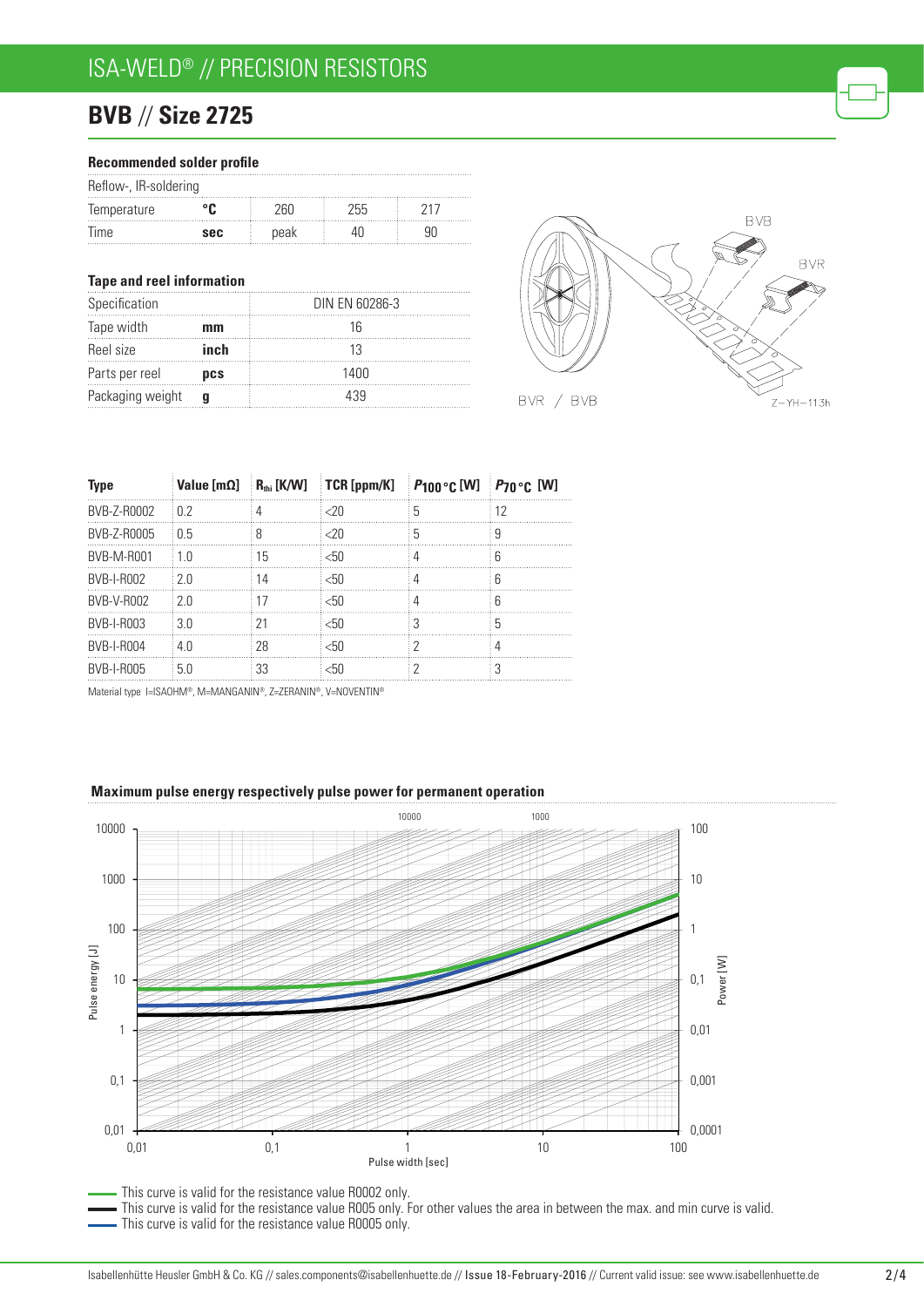## ISA-WELD® // Precision resistors

### **BVB** // **Size 2725**



**Temperature dependence of the electrical resistance of manganin® resistors**



![](_page_2_Figure_5.jpeg)

![](_page_2_Figure_6.jpeg)

![](_page_2_Figure_7.jpeg)

![](_page_2_Figure_8.jpeg)

#### **Temperature dependence of the electrical resistance of ZERanin® resistors**

![](_page_2_Figure_10.jpeg)

![](_page_2_Figure_11.jpeg)

#### **Temperature dependence of the electrical resistance of NOVENTin® resistors**